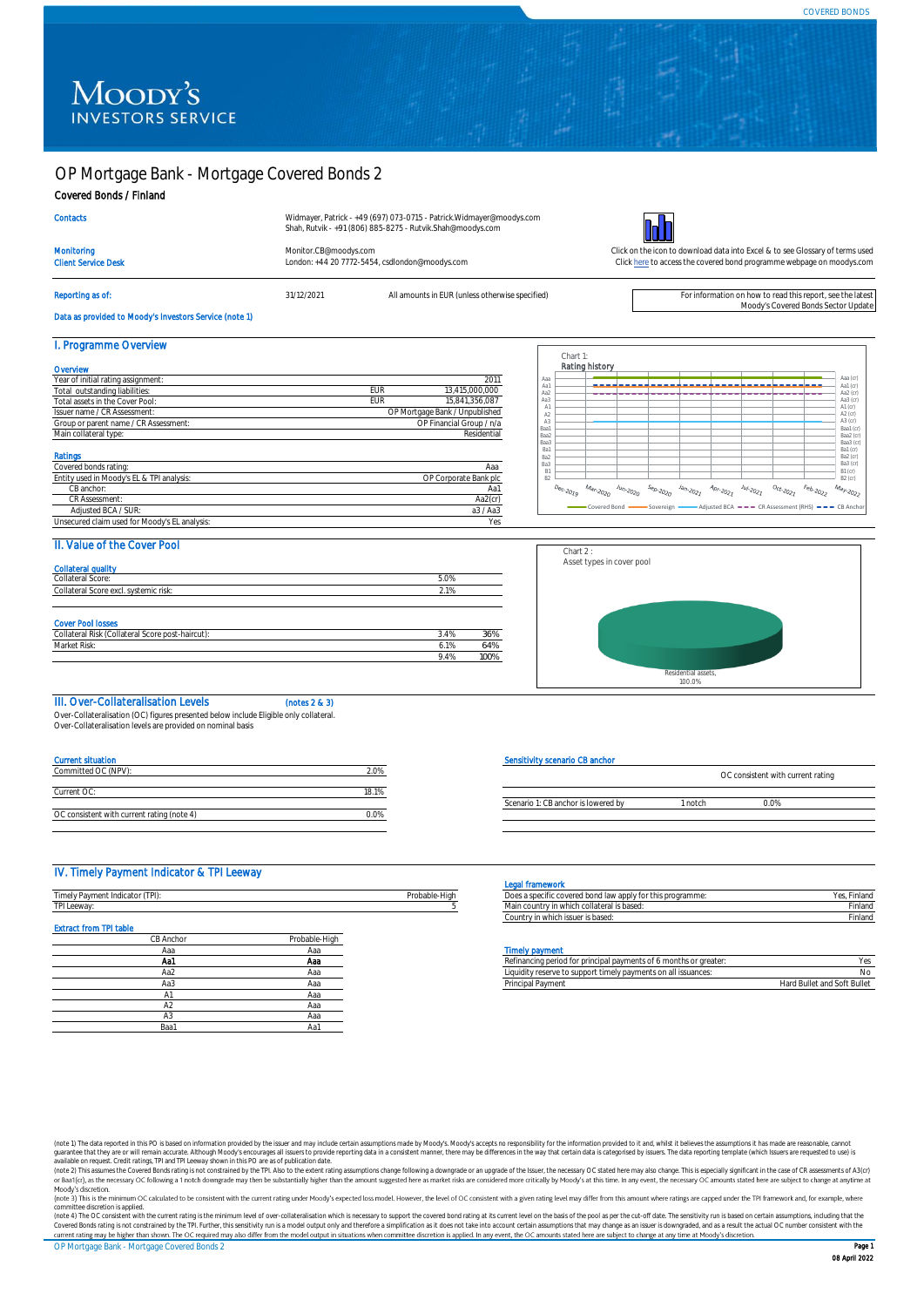### V. Asset Liability Profile









#### VI. Performance Evolution





This publication does not announce a credit rating action. For<br>any credit ratings referenced in this publication, please see the<br>ratings tab on the issuer/entity page on <u>www.mondys.com</u><br>for the most updated credit rating rating history.

(note 5) This assumes no prepayment.<br>(note 6) Based on principal flows only. Assumptions include no prepayments, principal collections limited to the portion of assets that make up the amount of the liabilities plus commit

OP Mortgage Bank - Mortgage Covered Bonds 2 Page 2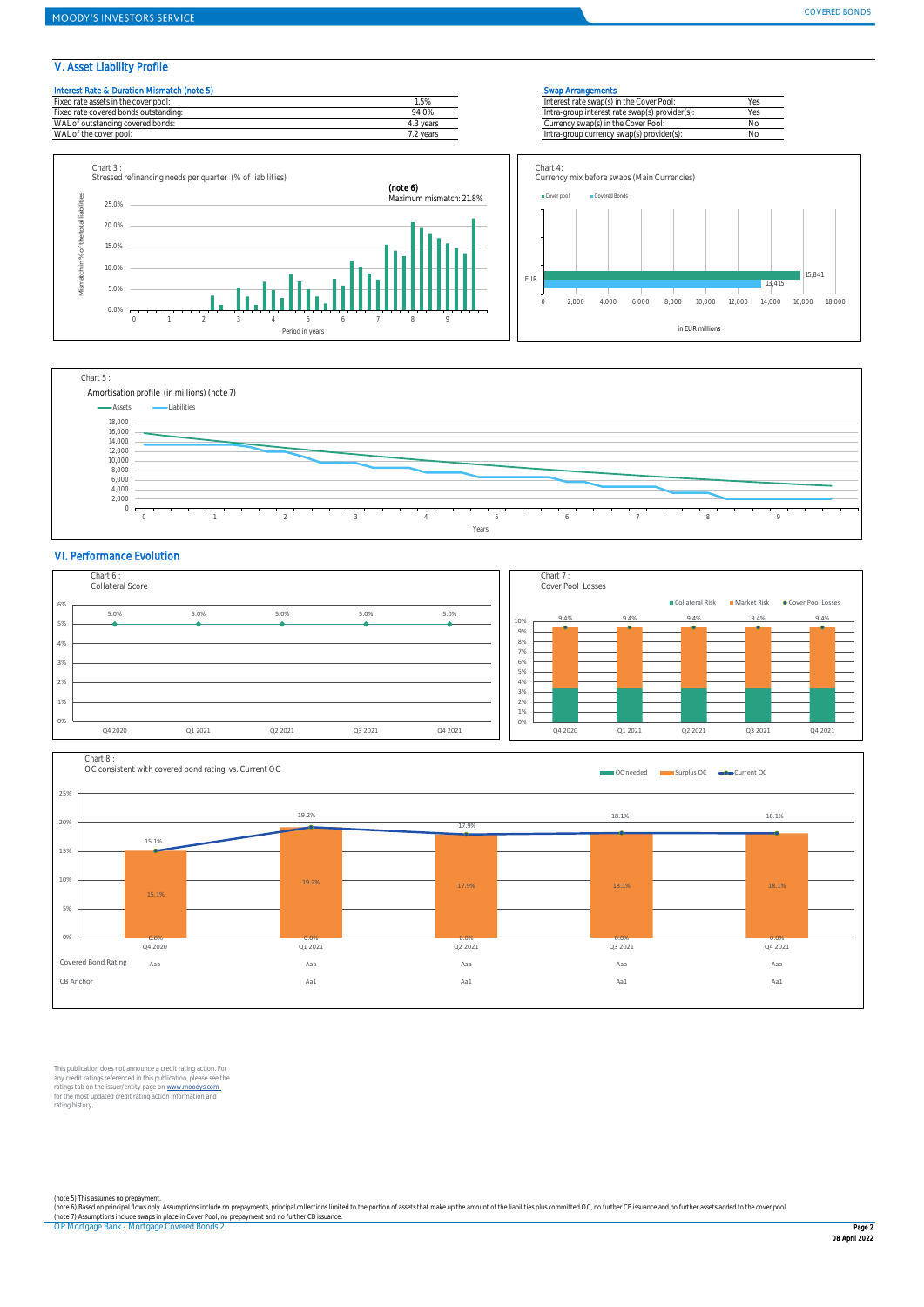#### VII. Cover Pool Information - Residential Assets

| Overvlew                       |                | Specific Loan and Borrower characteristics                  |      |
|--------------------------------|----------------|-------------------------------------------------------------|------|
| Asset type:                    | Residential    | Loans with an external quarantee in addition to a mortgage: | n/z  |
| Asset balance:                 | 15.841.356.087 | Interest only Loans                                         | 0.0% |
| Average Ioan balance:          | 56,567         | Loans for second homes / Vacation:                          | 0.1% |
| Number of loans:               | 280.045        | Buy to let loans / Non owner occupied properties:           | 0.0% |
| Number of borrowers:           | 302,516        | Limited income verified:                                    | n/c  |
| Number of properties:          | 297.983        | Adverse credit characteristics (**)                         | n/c  |
| WA remaining term (in months): |                |                                                             |      |
| WA seasoning (in months):      |                |                                                             |      |

| WA unindexed LTV (*)    | 57.0%        |
|-------------------------|--------------|
| WA Indexed I TV:        | 47.0%        |
| Valuation type:         | Market Value |
| I TV threshold:         | 70.0%        |
| Junior ranks:           | n/d          |
| Loans with Prior Ranks: | ገ.በ%         |

| Asset type<br>Residential<br>Loans with an external quarantee in addition to a mortgage: | η/a  |
|------------------------------------------------------------------------------------------|------|
| 15.841.356.087<br>Asset balance:<br>Interest only Loans                                  | 0.0% |
| 56,567<br>Loans for second homes / Vacation:<br>Average Ioan balance:                    | 0.1% |
| 280,045<br>Buy to let loans / Non owner occupied properties:<br>Number of loans:         | 0.0% |
| 302.516<br>Limited income verified:<br>Number of borrowers:                              | n/d  |
| 297.983<br>Adverse credit characteristics (**)<br>Number of properties:                  |      |

#### **Performance**

|                          |                 | .                                                    |      |
|--------------------------|-----------------|------------------------------------------------------|------|
|                          |                 | $\geq$ 2months - < 6months):<br>Loans in arrears I   | 0.0% |
| <b>Details on LTV</b>    |                 | : 12months)<br>Loans in arrears<br>$\geq 6$ months - | 0.0% |
| 1010<br>WA unindexed LT' | 37.U70          | : 12months)<br>Loans in arrears (                    | 0.0% |
| 'VA Indexed L            | $+0.0$<br>17.U% | Loans in a foreclosure procedure:                    | 0.0% |
|                          |                 |                                                      |      |

#### **Multi-Family Properties**

| Loans to tenants of tenant-owned Housing Cooperatives: | n/a |
|--------------------------------------------------------|-----|
| Other type of Multi-Family loans (***)                 | n/a |



(note \*) may be based on property value at time of origination or further advance or borrower refinancing.<br>(note \*\*) Typically borrowers with a previous personal bankruptcy or borrowers with record of court claims against

OP Mortgage Bank - Mortgage Covered Bonds 2 Page 3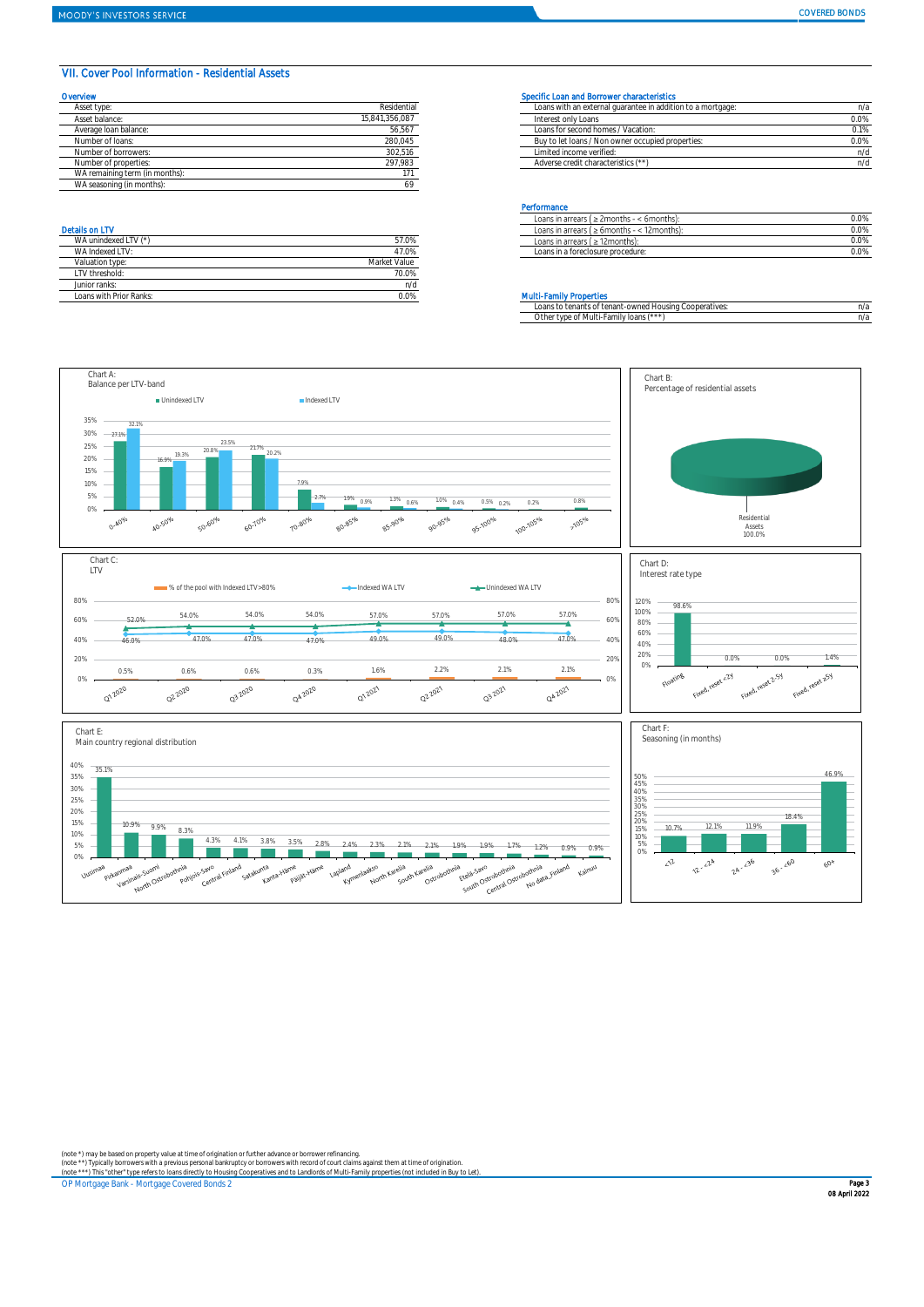# MOODY'S INVESTORS SERVICE

## VIII. Swap Information

| <b>Counterparty</b><br>Total | <b>Type</b>   | <b>Notional Amount</b> | <b>Collateral trigger</b> | <b>Replacement Trigger</b> |
|------------------------------|---------------|------------------------|---------------------------|----------------------------|
|                              | Total         | 16,166,673,376         |                           |                            |
|                              | Currency      | $\sim$                 |                           |                            |
|                              | Interest rate | 16,166,673,376         |                           |                            |
| OP Corporate Bank plc        | Subtotal      | 16,166,673,376         |                           |                            |
|                              | Currency      |                        |                           |                            |
|                              | Interest rate | 16,166,673,376         | A2                        | A3                         |
|                              |               |                        |                           |                            |
|                              |               |                        |                           |                            |
|                              |               |                        |                           |                            |
|                              |               |                        |                           |                            |
|                              |               |                        |                           |                            |
|                              |               |                        |                           |                            |
|                              |               |                        |                           |                            |
|                              |               |                        |                           |                            |
|                              |               |                        |                           |                            |
|                              |               |                        |                           |                            |
|                              |               |                        |                           |                            |
|                              |               |                        |                           |                            |
|                              |               |                        |                           |                            |
|                              |               |                        |                           |                            |
|                              |               |                        |                           |                            |
|                              |               |                        |                           |                            |
|                              |               |                        |                           |                            |
|                              |               |                        |                           |                            |
|                              |               |                        |                           |                            |
|                              |               |                        |                           |                            |
|                              |               |                        |                           |                            |
|                              |               |                        |                           |                            |
|                              |               |                        |                           |                            |
|                              |               |                        |                           |                            |
|                              |               |                        |                           |                            |
|                              |               |                        |                           |                            |
|                              |               |                        |                           |                            |
|                              |               |                        |                           |                            |
|                              |               |                        |                           |                            |
|                              |               |                        |                           |                            |
|                              |               |                        |                           |                            |

## IX. Liabilities Information: Last 50 Issuances

| isin          | <b>Series</b><br><b>Number</b> | <b>Currency</b> | Outstanding<br><b>Amount</b> | <b>Issuance</b><br>Date | Expected<br><b>Maturity</b> | <b>Extended</b><br><b>Maturity</b> | <b>Interest Rate</b><br><b>Type</b> | Coupon                   | Principal<br>Payment |
|---------------|--------------------------------|-----------------|------------------------------|-------------------------|-----------------------------|------------------------------------|-------------------------------------|--------------------------|----------------------|
| XS2324321368  | 2021 KV1 GCB1                  | <b>EUR</b>      | 750.000.000                  | 25/03/2021              | 25/03/2031                  | 25/03/2032                         | Fixed rate                          | 0.050%                   | Soft Bullet          |
| XS2260183285  | 2020 KV4 CB2                   | <b>EUR</b>      | 1.250.000.000                | 19/11/2020              | 19/11/2030                  | 19/11/2031                         | Fixed rate                          | 0.010%                   | Soft Bullet          |
| XS2158878715  | 2020 KV3 PP2                   | <b>EUR</b>      | 300.000.000                  | 21/04/2020              | 21/04/2028                  | 21/04/2029                         | Floating rate                       | EURIBOR 3 month + 95 bps | Soft Bullet          |
| XS2157108072  | 2020 KV2 PP1                   | <b>EUR</b>      | 500.000.000                  | 17/04/2020              | 18/04/2022                  | 18/04/2023                         | Floating rate                       | EURIBOR 3 month + 80 bps | Soft Bullet          |
| XS2105779719  | 2020 KV1 CB1                   | EUR             | 1.000.000.000                | 21/01/2020              | 21/04/2028                  | 21/04/2029                         | Fixed rate                          | 0.050%                   | Soft Bullet          |
| XS2081168358  | 2019 KV2 CB2                   | <b>EUR</b>      | 1.000.000.000                | 19/11/2019              | 19/11/2026                  | 19/11/2027                         | Fixed rate                          | 0.010%                   | Soft Bullet          |
| XS1951927158  | 2019 KV1 CB1                   | <b>EUR</b>      | 1.250.000.000                | 15/02/2019              | 15/02/2029                  | 15/02/2030                         | Fixed rate                          | 0.625%                   | Soft Bullet          |
| XS1829345427  | 2018 KV1 CB1                   | EUR             | 1.000.000.000                | 01/06/2018              | 01/09/2025                  | 01/09/2026                         | Fixed rate                          | 0.625%                   | Soft Bullet          |
| XS1721478011  | 2017 KV3 CB3                   | <b>EUR</b>      | 1.000.000.000                | 22/11/2017              | 22/02/2023                  | 22/02/2024                         | Fixed rate                          | 0.050%                   | Soft Bullet          |
| XS1626141698  | 2017 KV2 CB2                   | EUR             | 1.000.000.000                | 07/06/2017              | 07/06/2027                  | 07/06/2028                         | Fixed rate                          | 0.750%                   | Soft Bullet          |
| XS1576693110  | 2017 KV1 CB1                   | EUR             | 1.000.000.000                | 13/03/2017              | 13/03/2024                  | 13/03/2025                         | Fixed rate                          | 0.250%                   | Soft Bullet          |
| XS1408380803  | 2016 KV1 CB1                   | <b>EUR</b>      | 1.250.000.000                | 11/05/2016              | 11/05/2023                  | 11/05/2024                         | Fixed rate                          | 0.250%                   | Soft Bullet          |
| XS1285892870  | 2015 KV2 CB1                   | <b>EUR</b>      | 1.000.000.000                | 04/09/2015              | 04/09/2022                  | 04/09/2023                         | Fixed rate                          | 0.625%                   | Soft Bullet          |
| XS1144844583  | 2014 KV3 CB3                   | EUR             | 1.000.000.000                | 28/11/2014              | 28/11/2024                  | 28/11/2025                         | Fixed rate                          | 1.000%                   | Soft Bullet          |
| <b>NSV1-6</b> | 2012 KV4 RCB1                  | EUR             | 115,000,000                  | 12/11/2012              | 12/11/2024                  | 12/11/2024                         | Fixed rate                          | 2.157%                   | Hard Bullet          |